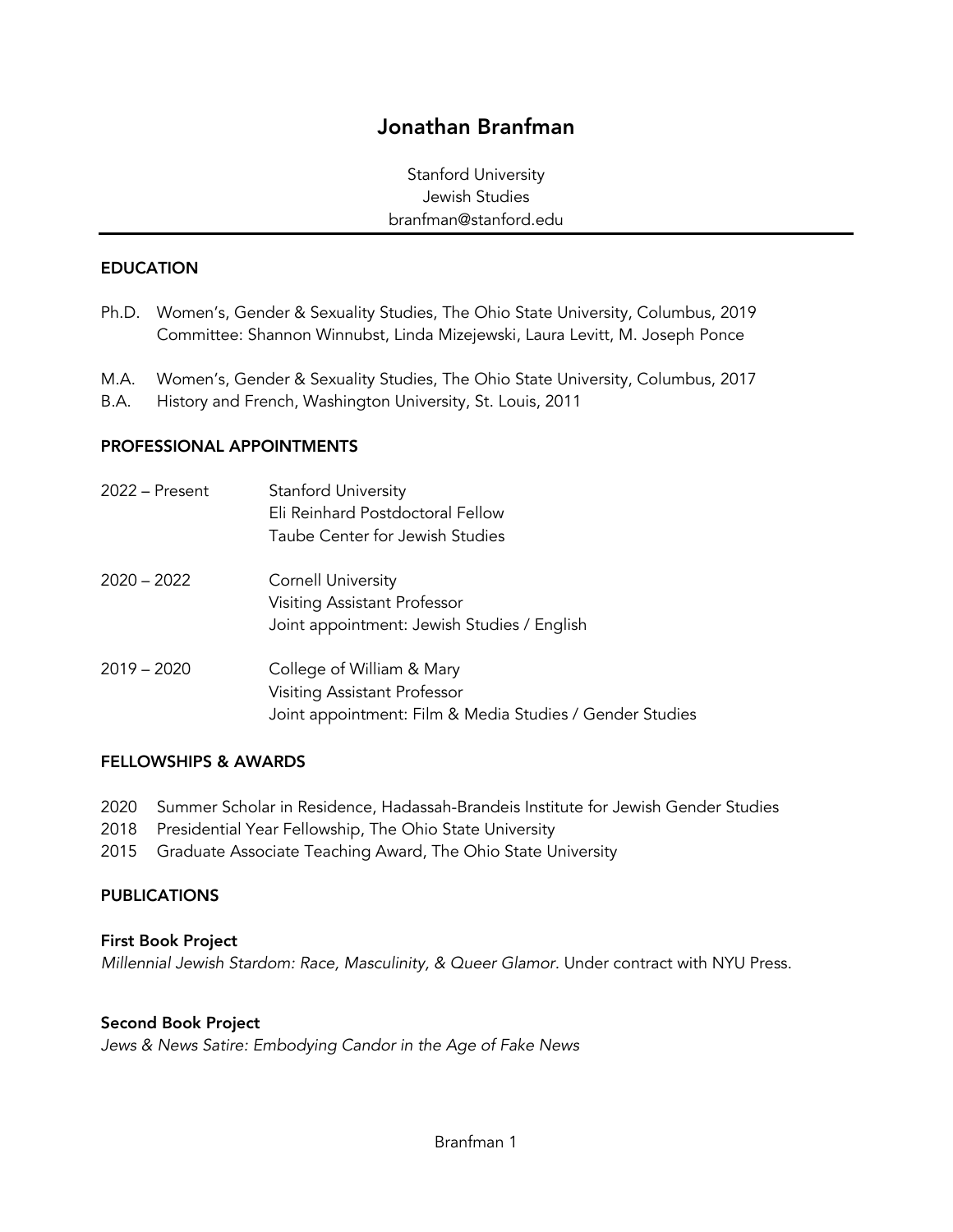# Peer Reviewed Journal Articles

| 2020 | Jewy/Screwy Leading Lady: Crazy Ex-Girlfriend and the Critique of Rom-Com<br>Femininity. Journal of Modern Jewish Studies 19 (1): 71-92.                                                                                                       |
|------|------------------------------------------------------------------------------------------------------------------------------------------------------------------------------------------------------------------------------------------------|
| 2019 | Plow Him Like a Queen!: Jewish Female Masculinity, Queer Glamor, and Racial<br>Commentary in Broad City. TV & New Media. DOI: 10.1177/1527476419 855688                                                                                        |
| 2019 | Teaching for Coalition: Dismantling 'Jewish-Progressive Conflict' through Feminist and<br>Queer Pedagogy. Frontiers 40 (2): 126-66.                                                                                                            |
| 2018 | Branfman, Jonathan. 2018. Failed Fatherhood and the 'Trap of Ambivalence'<br>Assimilation, Homonormativity, and Effeminophobia in The New Normal. Journal of<br>Homosexuality 66 (12): 1671-92. https://doi.org/10.1080/00918369.2018.1510263. |
| 2017 | Covering in the Classroom: Toward a Pedagogy of Uncovering. Feminist Teacher 26.1:<br>72-82.                                                                                                                                                   |

## Co-Authored Peer Reviewed Journal Articles

- 2019 **Branfman, J.** Laughing to Sexual Education: Feminist Pedagogy of Laughter as a Model for Holistic Sex Education." *Sex Education*. DOI: 10.1080/14681811.2018. 1559728. W/ Kristen Kolenz.
- 2017 **Branfman, J.** Relaxing the Straight Male Anus: Reducing Homohysteria Around Male Anal Pleasure. *Sexualities*. 21.1-2: 109-127. W/ Susan Ekberg Stiritz and Eric Anderson.
- 2012 **Branfman, J.** Teaching Men's Receptive Pleasure: Challenging Gender Norms with "Prostage" Education. *American Journal of Sexuality Education*. 7.4: 404-428. W/ Susan Ekberg Stiritz.

# Book Chapters

2020 Branfman, Jonathan. "Failed Fatherhood and the 'Trap of Ambivalence': Assimilation, Homonormativity, and Effeminophobia in The New Normal." In *LGBTQ Culture: The Changing Landscape*, edited by Bruce E. Drushel. New York, NY: Routledge.

## Book Reviews

- 2016 Review of Nguyen, Hoang Tan. *A View from the Bottom: Asian American Masculinity and Sexual Representation*. Durham, NC: Duke University Press, 2014. *Sexualities*.
- 2015 Review of Shohat, Ella and Robert Stam. *Race in Translation: Culture Wars Around the Postcolonial Atlantic*. New York: New York University Press, 2012. *Interventions*.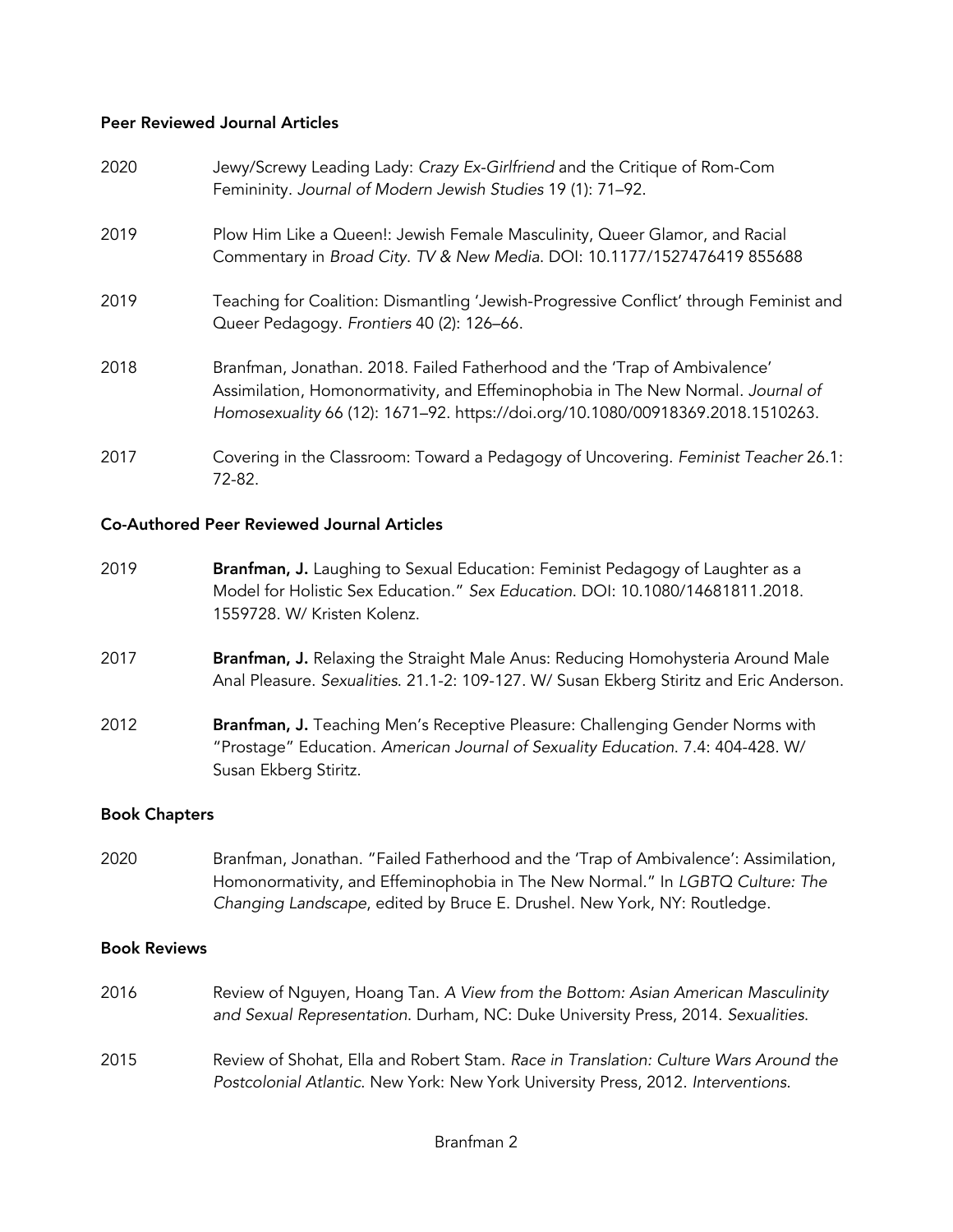# In Preparation

Jew Cop, Bad Cop: Andy Samberg's Jewish Stardom and "Lovable" Police Violence in *Brooklyn 99*. In preparation for *Feminist Media Studies*.

# Educational Publications

2019 *You Be You! The Kid's Guide to Gender, Sexuality and Family*. London. Jessica Kingsley Publishers. Translated editions: Yiddish, Chinese, Arabic, Russian, Spanish.

#### INVITED TALKS

| 2021 | Nice Jewish Rapper: Drake's Detachable Judaism and Racialized Masculine Mobility.<br>Cornell University. Ithaca, NY. March 3.                  |
|------|------------------------------------------------------------------------------------------------------------------------------------------------|
| 2020 | Millennial Jewish Women Comedians. Four-part series with JCC Baltimore. Baltimore,<br>MD. December 1-22.                                       |
| 2020 | Lil Dicky & Big Dipper: Dance, Racial Appropriation, and Jewish Masculinities on<br>YouTube. Hadassah-Brandeis Institute, Boston, MA. June 25. |
| 2019 | Humanizing Sex Education. TEDx at the Ohio State University. February 23.<br>https://bit.ly/2U5yDEK                                            |

## CONFERENCE ACTIVITY

| 2021 | "Harmless" Rage: How "Lil Dicky" Stokes White Male Backlash With Jewish Rap.<br>Association for Jewish Studies. Dec 19-21.                                               |
|------|--------------------------------------------------------------------------------------------------------------------------------------------------------------------------|
| 2021 | Jewy/Screwy Leading Lady: Crazy Ex-Girlfriend and the Critique of Rom-Com<br>Femininity. Society for Cinema & Media Studies, online. April 1-5.                          |
| 2020 | Nice Jewish Rapper: Drake's Detachable Judaism and Racialized Masculine Mobility.<br>Association for Jewish Studies. Dec 13-17.                                          |
| 2019 | Lil Dicky & Big Dipper: Dancing Jewish Queer Masculinities on YouTube. The<br>Association for Jewish Studies, San Diego, CA. Dec 15-17.                                  |
| 2019 | Melodramatized Muscleman: Ethnicity, Comedy, and 'Likable' White Male Backlash in<br>Thor: Ragnarok. National Women's Studies Association, San Francisco, CA. Nov 14-17. |
| 2018 | 'Two Jewesses Tryin' to Make a Buck': Jewish Female Masculinity and Feminist                                                                                             |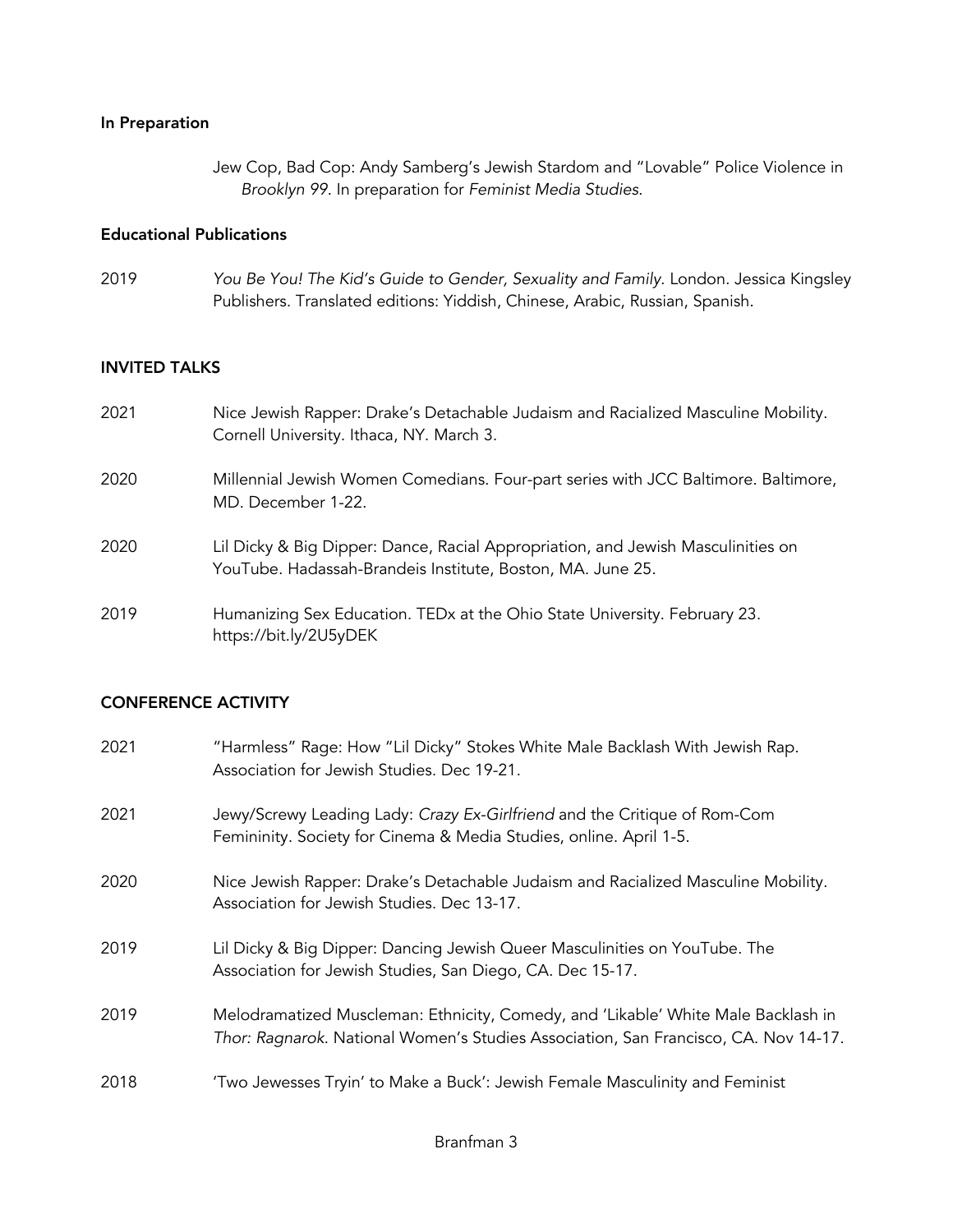|      | Utopias in Broad City. The Association for Jewish Studies, Boston, MA. Dec 18-20.<br>Panel organizer.                                                      |
|------|------------------------------------------------------------------------------------------------------------------------------------------------------------|
| 2018 | Solving 'Jewish-Progressive Conflict' with Jewish Feminist Pedagogy. National<br>Women's Studies Association, Atlanta, GA, November 8-11. Panel organizer. |
| 2017 | 'Where's the Bathroom?!' 'Jewing' Race, Gender & Sexuality in Crazy Ex-Girlfriend.<br>Association for Jewish Studies, Washington, DC, Dec 17-19.           |
| 2017 | Linking Racism, Islamophobia and Anti-Semitism in the Era of Donald Trump. National<br>Women's Studies Association, Baltimore, MD. Nov 16-19.              |
| 2016 | 'Men of Israel': Pornography and the Gay Muscle Jew. National Women's Studies<br>Association, Montréal, Canada. Nov 10-13. Panel organizer.                |
| 2015 | Cruising Jewtopia: Gender Deviance & Precarious Whiteness. National Women's<br>Studies Association, Milwaukee, WI, Nov 12-15.                              |
| 2014 | Silly Fairies & Badass Faggots: Insubordinate(?) Anti-Masculinities on TV. National<br>Women's Studies Association, San Juan, Puerto Rico, Nov 13-16.      |
| 2013 | Teaching Men's Anal Pleasure: Challenging Gender Norms with 'Prostage'<br>Education. Society for the Scientific Study of Sexuality, Los Angeles, Apr 20-23 |

# CAMPUS & COMMUNITY TALKS

| 2019 | Jewish Feminism and Feminist Judaism. Columbus Jewish Community Center.<br>Columbus, OH.                                                         |
|------|--------------------------------------------------------------------------------------------------------------------------------------------------|
| 2018 | Streisand Strikes Back: Jewish Women in Comedy Today. Columbus Jewish Community<br>Center. Columbus, OH.                                         |
| 2018 | LGBT Education & Inclusion. Diversity Committee of The Ohio State University Board of<br>Directors. Columbus, OH.                                |
| 2018 | Pedagogy of Laughter: Using Laughter and Joy in Teaching. W/ Kristen Kolenz.<br>University Center for the Advancement of Teaching. Columbus, OH. |
| 2018 | Masculinity and Race in Jewish Rap. Wellington Graduate Research Competition.<br>Columbus, OH.                                                   |
| 2018 | You Be You! A Reading with the Author. Ohio State University's Urban Arts Space.<br>Columbus, OH.                                                |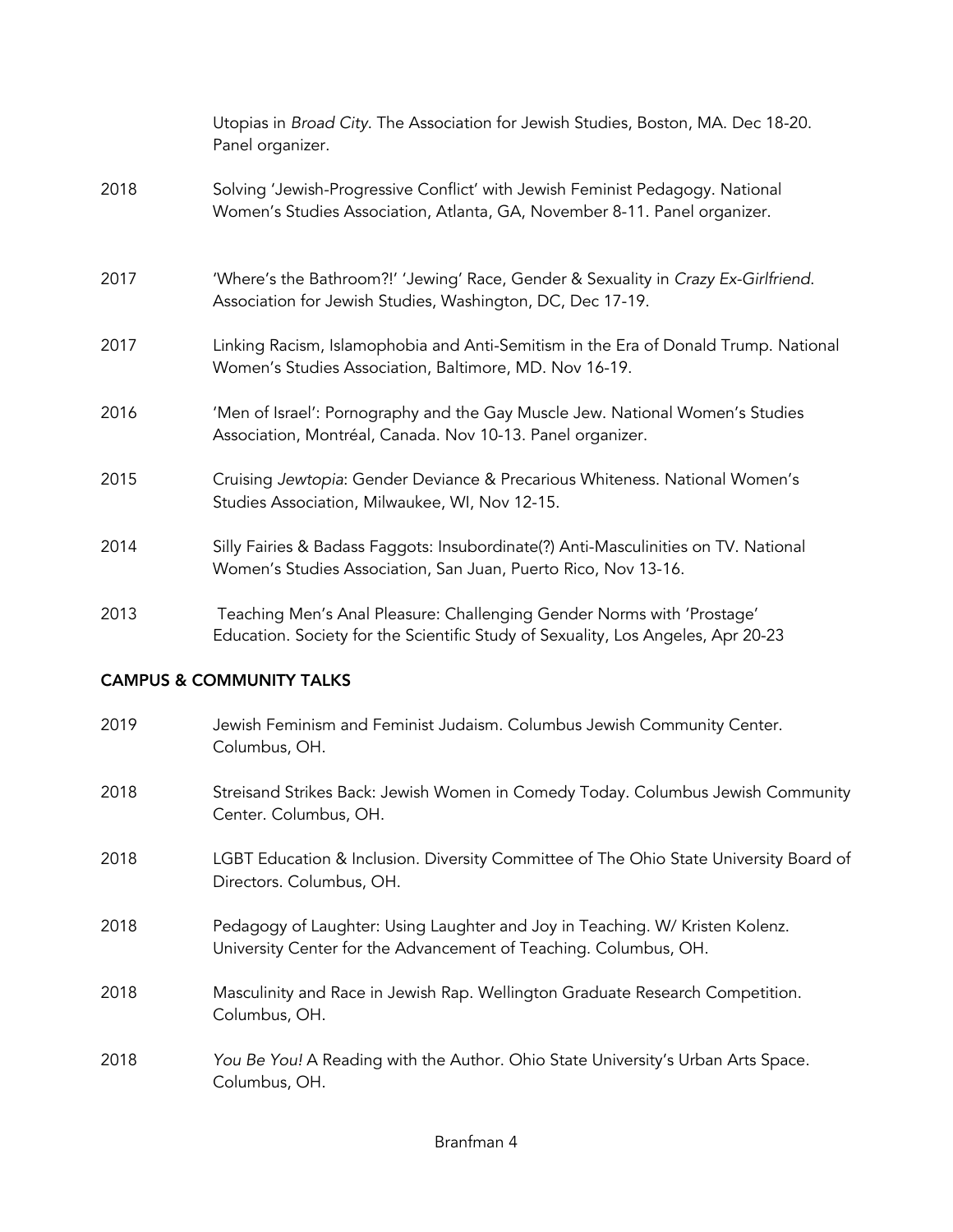- 2017 Queer & Now: LGBTQIA Inclusion in the Jewish Community, 1970 2018. Columbus Jewish Community Center. Columbus, OH.
- 2017 Are Jews White? Tracing Jewish Racialization, Gender & Sexuality. Columbus Jewish Community Center. Columbus, OH.

# TEACHING EXPERIENCE

## Instructor of Record

Jewish Studies

- Brazil to Brooklyn: Jewish Cultures of the Americas
- Millennial Jewish Stars: Race, Gender & Sexuality
- Racial & Gender "Passing" Onscreen

Film & Media Studies

- Intro to Film & Media Studies
- TV News Satire
- Millennial Jewish Stars: Race, Gender & Sexuality
- Racial & Gender "Passing" Onscreen

# Gender Studies

- Intro to Gender Studies
- Masculinity, Race & Nation
- Race, Gender & Sexuality in Popular Media
- Racial & Gender "Passing" Onscreen
- Millennial Jewish Stars: Race, Gender & Sexuality

## The Ohio State University, Rape-Prevention & Sexual Health Educator

Program co-founder, coordinator and instructor (fall 2013 – spring 2019)

## PROFESSIONAL SERVICE

# To Fields

Editorial Board, *Feminist Pedagogy*, 2021 – present.

Program Committee, Association for Jewish Studies. 2020 – Present.

Nominating Committee, Association for Jewish Studies. 2019 – 2020

Jewish Caucus Co-Chair, National Women's Studies Association. 2016 – present.